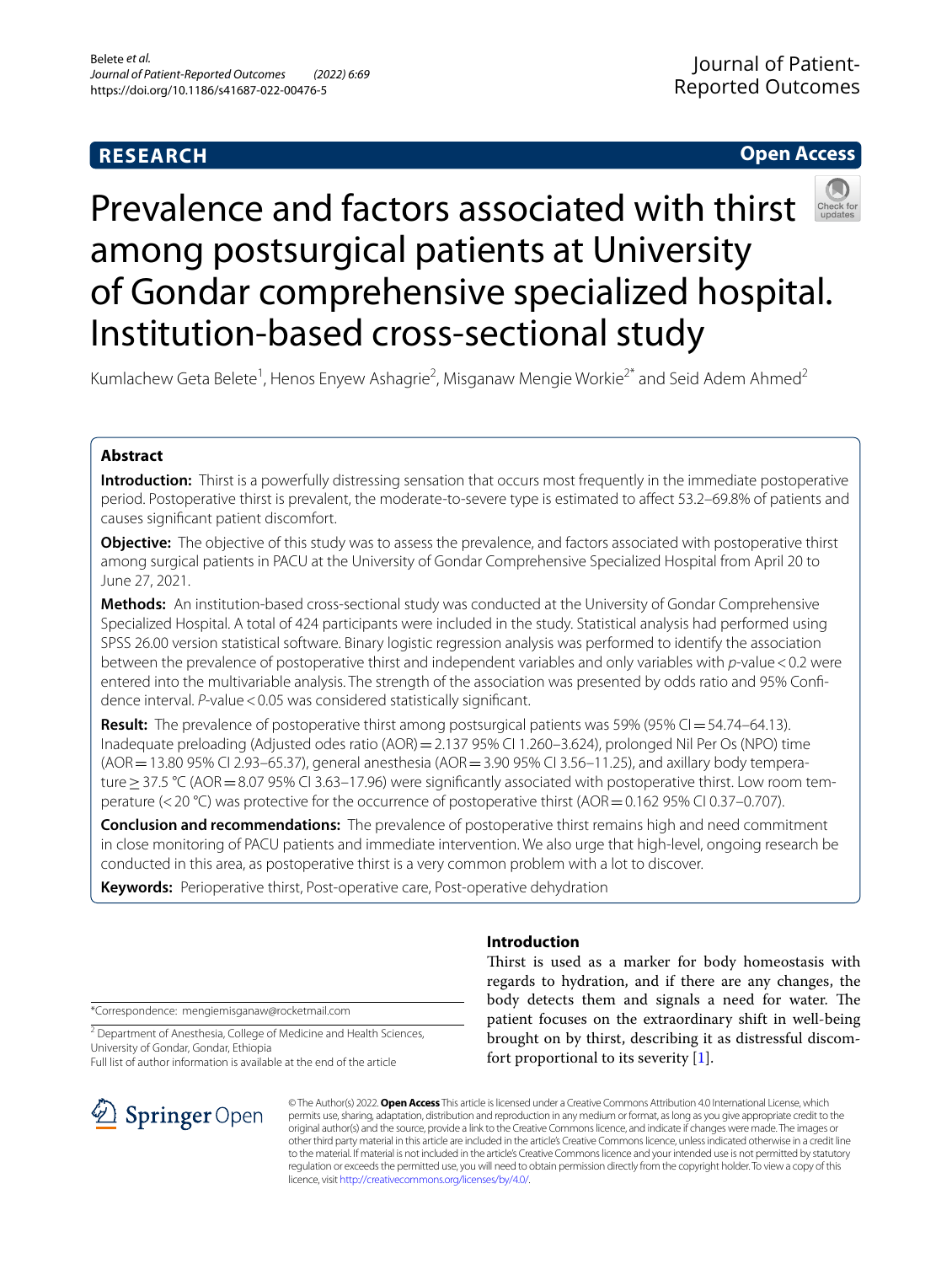The perception of thirst and the desire to drink liquids to achieve satiety are conditioned physiological processes in all human beings. Surgical patients, especially, are even more thirsty due to prolonged preoperative fasting, medications used and perioperative fuid imbalance. These stimuli result in negative behaviors, such as stress, anxiety, irritability and despair, which intensify thirst discomfort in the perioperative period [[2](#page-6-1)]. The prevalence of moderate to severe thirst ranges from 53.2 to 69.8% among postoperative patients and causes signifcant patient discomfort [\[3](#page-6-2)].

Although thirst is not normally considered an important issue during postoperative period, one must pay attention, considering its complexity and the fact that it is one of the most stressful and impetuous experiences in immediate postoperative period(IPP) [[4\]](#page-6-3). Thirst is a strong distressing sensation that suppresses all other sensations; patients complain about it often in the post-anesthesia care unit. Thirst affect sleep quality and increase anxiety in patients, which afects their life quality and thus raises concern from medical staff [\[5](#page-6-4), [6\]](#page-6-5).

If left untreated, thirst causes patients a great deal of discomfort [[7\]](#page-6-6). It has substantial relationship with dry lips, dry mouth, thick tongue, dry throat, hypo salivation, desire to swallow, and the search for water in postoperative patients, and that result in postoperative patient distress  $[2]$ . The silence that permeates surgical patients reflects the undervaluation of thirst by health professionals. Perioperative thirst, even with high prevalence, is little questioned and treated. Silence is perhaps an indication of not forgetting a sufering that contributes to distressing hospital experiences [\[2\]](#page-6-1).

The effect of preoperative fasting on thirst caused the most common discomfort, Patients were more disturbed about not being able to drink after midnight than by not being able to eat or sleep or by thinking about surgery [\[8](#page-6-7)]. If the human body is exposed to excessive thirst and it is not handled properly, it may result in a number of complications ranging from minor warning signs to life-threatening conditions such as heat injury, cerebral edema, seizures, hypovolemic shock, renal failure, coma, and death [\[9](#page-6-8)].

A cross-sectional study done in Brazil in 2015, found that preoperative fasting time causes postoperative thirst and, the intensity of thirst increases with the duration of NPO time (30). An RCT conducted in Iran in 2006 showed that preoperative adequate hydration  $(\geq 20 \text{ ml})$ kg bolus) can efficiently reduce the occurrence of postoperative thirst, and it was superior to low dose hydration  $[10]$  $[10]$ . This study aims to assess the prevalence, and factors associated with postoperative thirst among surgical patients in post anesthesia care unit.

#### **Methods and materials**

An institution-based cross-sectional study was conducted to determine the prevalence and factors associated with postoperative thirst among surgical patients at the University of Gondar Comprehensive Specialized Hospital; North West Ethiopia; April 20 to June 27, 2021.

The study included all adult patients who had undergone surgery at the University of Gondar Comprehensive Specialized Hospital and were admitted to PACU. Uncooperative patients, modifed Ramsey sedation score of > 3, and known Pregnant patients were excluded. The ethical issue was approved and received ethical clearance by an ethical review committee of the college of medicine and health sciences at the University of Gondar Comprehensive Specialized Hospital. This paper is registered in research registry No 7213.

#### **Sample size determination and sampling technique**

To determine the sample size, single population proportion formula was used. Since there was no similar previous study done similar with this topic in Ethiopia to guesses the key proportion to this study, so that we take a proportion of 50% by assuming a 95% of confdence interval with a 5% margin of error, and at 95% confidence level ( $P=50%$  was taken).  $p=0.5$  and q = 1-p = 0.5, d = 5%,  $z_{\alpha/2}$  = 1.96.

$$
n = (Z\alpha/2)^{2}p(1-p) n = (1.96)^{2}
$$
  
× (0.5 × 0.5))/ (0.05)<sup>2</sup> = 384.16 ≈ 385

where  $n=$  sample size,  $P=$  Sample Proportion,  $q=1-p$ d=desired a degree of precision, Z—the standard normal value at 95% confdence level.

The total calculated sample size was 424 after adding a 10% non-respondent rate. The data collection procedure included an observational checklist and interviewbased questionnaire. The data collectors were instructed about how to select volunteer participants to observe and record their preoperative and intraoperative data.

#### **Study variables**

The dependent variable was prevalence of postoperative thirst among post-surgical patients. Patients' demographic variables, habits of life and procedure related variables like length of NPO time, amount of fuid intake, urgency of the procedure, type of the surgical procedure, type of anesthesia technique, drugs administered, duration of surgery, room temperature, the temperature of the patient, fuid balance of the patient was the independent variables included.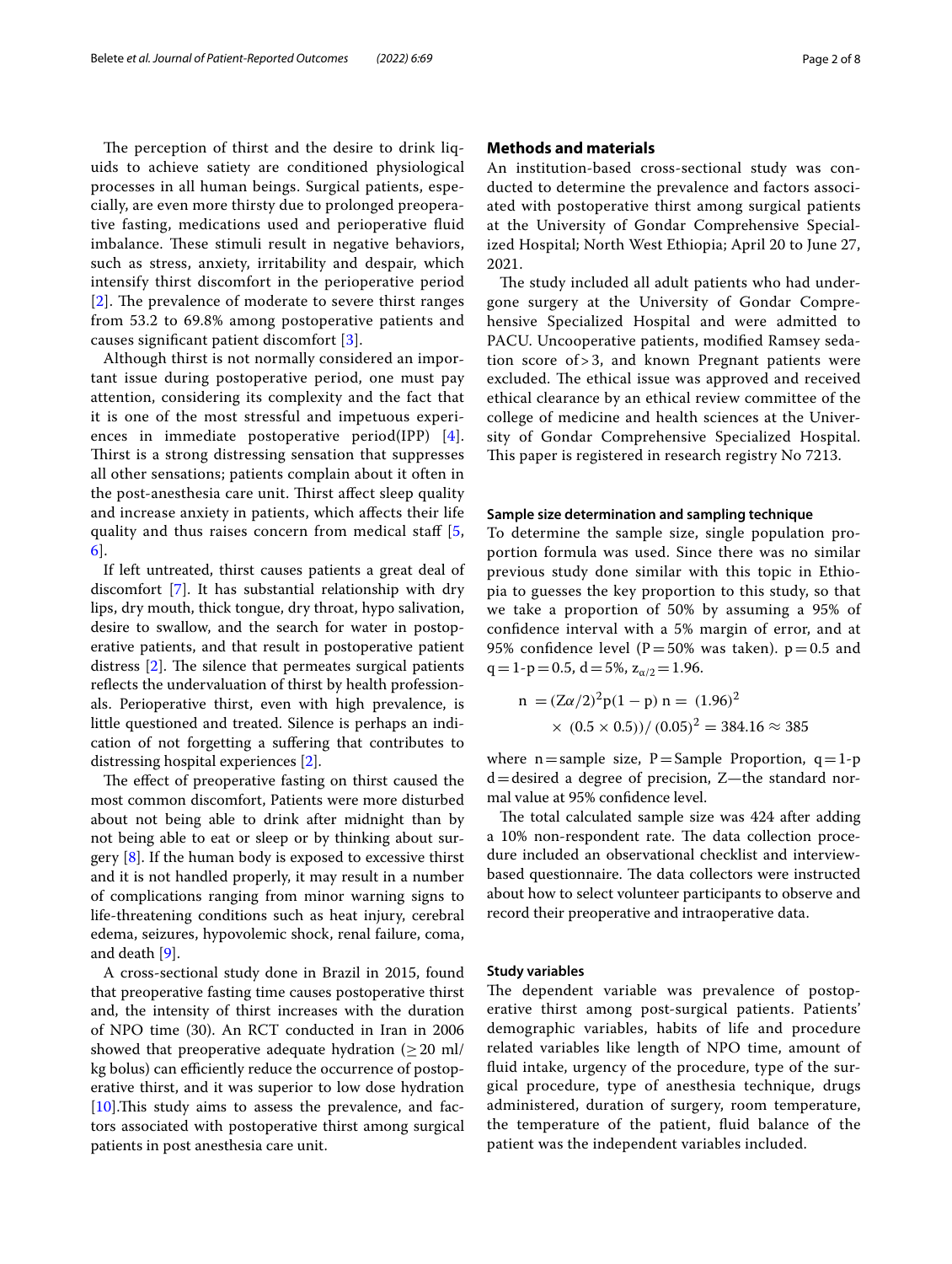#### **Operational defnitions**

*Tirst* is defned as sensation and a symptom associated with a craving to drink, and a sensation of dryness in the mouth and throat [\[11](#page-6-10)].Verbal numerical scale (VNS), is a validated thirst measurement tool, which has verbal and numerical scales ranging from 0 to 10, with zero meaning no thirst and ten, the most intense thirst ever felt [\[2](#page-6-1)]. Then the prevalence of postoperative thirst among surgical patients, based on this assessment tool interpreted as a score of (0 to 3) was no clinically relevant thirst, 4 and above taken as clinically relevant thirst  $[4, 12]$  $[4, 12]$  $[4, 12]$  $[4, 12]$ . The modifed Ramsey sedation score was used to determine the patients' capacity to answer questions after they had fully recovered consciousness.

*Body mass index (BMI)* a simple index of weight-forheight that is commonly used to classify overweight and obesity in adults. Subjects were categorised as underweight if  $BMI < 18.5$  kg/m2, overweight if BMI was in the range 25.0–29.9 kg/m2, and obese if BMI $\geq$ 30.0 kg/m2  $[13]$  $[13]$ .

#### **Data collection instrument and procedure**

Verbal numerical scale (VNS), is a validated thirst measurement tool, which has verbal and numerical scales ranging from 0 to 10, with zero meaning no thirst and ten, the most intense thirst ever felt, and it classifes the 0 to 3 as clinically relevant thirst and 4 and above as clinically non-relevant thirst, VNS permits to use the verbal description of the feeling of thirst [\[2](#page-6-1)]. Ethical clearance was obtained from Ethical Review committee of Medicine and Health Science, School of Medicine, University of Gondar. Written informed consent was obtained from each study participant after a clear explanation about the merits of the study. At the second postoperative hour (120 min) after the end of the surgery, patients' level of consciousness cheeked with Ramsey score and if they can respond well, a VNS is administered to assess the prevalence of postoperative thirst by a trained data collector at Post anesthesia care unit.

#### **Data quality control**

Before the beginning of the data collection process, data collector's and data collection supervisors were given training; on how to manage the data collection process. Pre-testing was done at UOGCSH postoperative units, on 22 patients to check the questionnaire validity. Then the actual data collection was started by interviewing the patient and extracting data from the patient card.

#### **Data management and statistical analysis**

Sociodemographic variables, the prevalence of postoperative thirst, and associated factors of thirst were entered into Epi data 4.3 version and transferred to SPSS version 26 statistical software for analysis. Descriptive statistics were conducted to summarize patient's information and to determine the prevalence of postoperative thirst among surgical patients. To determine the association between the prevalence of thirst with potential predictors of thirst among postoperative surgical patients, the chisquare test was employed.

Binary logistic regression analysis had conducted to identify factors associated with postoperative thirst and bi-variable analysis were performed to determine each of the independent variables. Only variables with a *p*-value less than 0.2 during bi-variable analysis was entered into the multivariate analysis. We have used the Hosmer– Lemeshow test of goodness of ft to check the appropriateness of the analysis model. The strength of the association was presented by an adjusted odds ratio and 95% Confdence interval. Finally, data had been presented by using numbers or frequencies, percentages, fgures, and tables. *P*-value < 0.05 were considered statistically signifcant.

#### **Results**

#### **Sociodemographic characteristics of study participants**

A total of 424 surgical patients above the age of 18 years were included in this study. More than half of the study participants (60.6%) were male, and the majority of them (72.6%) were between the ages of 18 and 40 years. More than three forth of the participants had normal BMI (70.2%) and the mean BMI of study participants was  $20.7618 \pm 2.84438$ . The majority of the participants (73.3%) were rural residents (Table [1](#page-2-0)).

<span id="page-2-0"></span>**Table 1** Socio-demographic characteristics of post-surgical patients at University of Gondar Comprehensive Specialized Hospital, Northwest Ethiopia, April 20 to June 27, 2021 (N-424)

| <b>Variables</b>         | Frequency | Percentage (%) |  |
|--------------------------|-----------|----------------|--|
| Gender                   |           |                |  |
| Male                     | 257       | 60.6           |  |
| Female                   | 167       | 39.4           |  |
| Residence                |           |                |  |
| Rural                    | 311       | 73.3           |  |
| Urban                    | 113       | 26.7           |  |
| Age (in years)           |           |                |  |
| $18 - 40$                | 308       | 72.6           |  |
| $40 - 60$                | 85        | 20.0           |  |
| >60                      | 31        | 7.4            |  |
| BMI (kg/m <sup>2</sup> ) |           |                |  |
| Underweight              | 85        | 20             |  |
| Normal BMI               | 308       | 72.6           |  |
| Overweight               | 31        | 7.4            |  |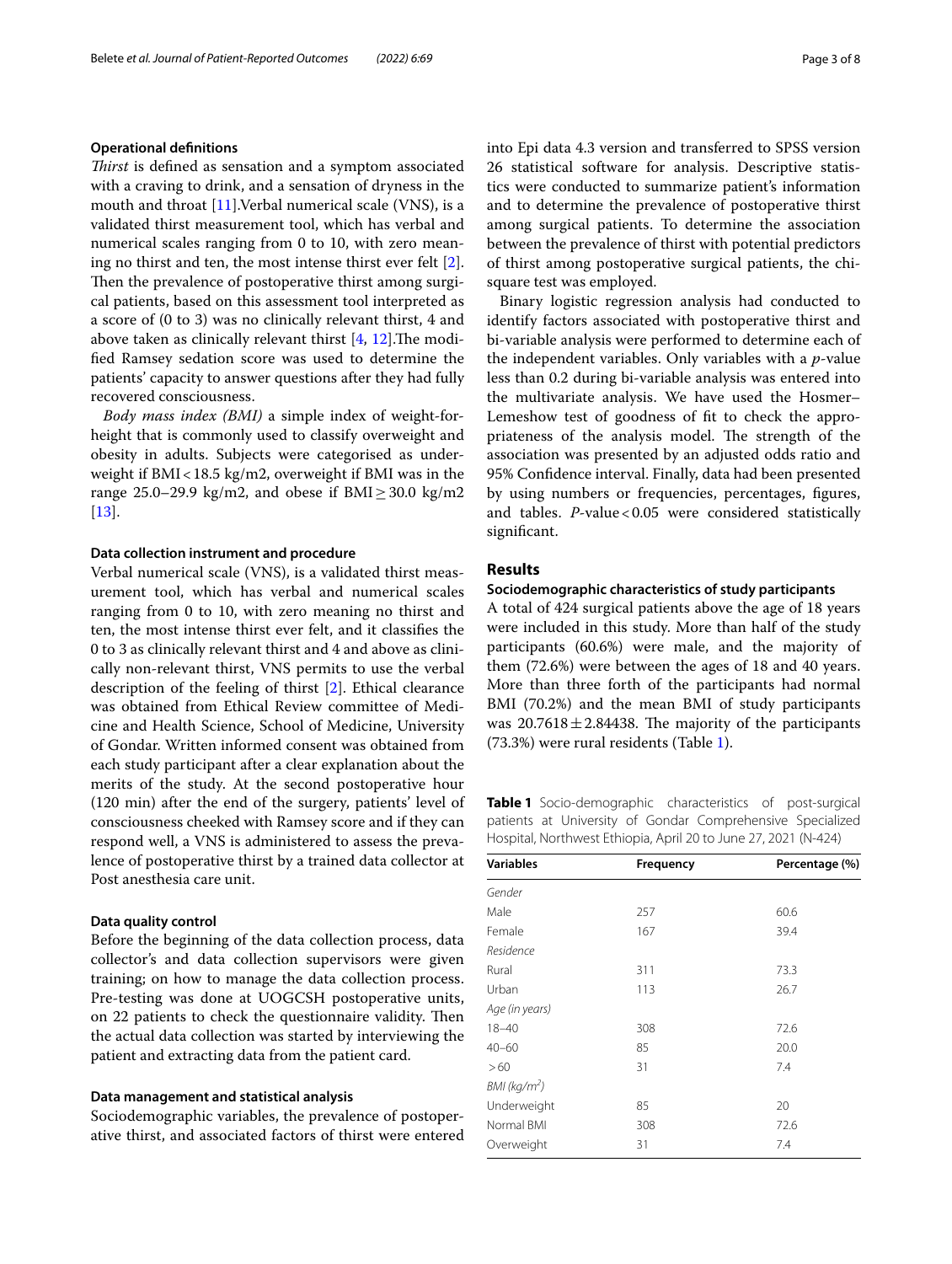<span id="page-3-0"></span>

|                                 | <b>Table 2</b> Preoperative personal habits and health status of |  |  |  |  |
|---------------------------------|------------------------------------------------------------------|--|--|--|--|
| postoperative surgical patients |                                                                  |  |  |  |  |

| <b>Variables</b>    |           | Frequency | Percentage (%) |
|---------------------|-----------|-----------|----------------|
| Personal habits     |           |           |                |
| Cigarette smoking   | Yes       | 20        | 4.7            |
|                     | <b>No</b> | 404       | 95.3           |
| Alcohol taking      | Yes       | 73        | 17.2           |
|                     | <b>No</b> | 351       | 82.8           |
| Khat chewing        | Yes       | 2         | 0.5            |
|                     | No        | 422       | 99.5           |
| Co-existing disease |           |           |                |
| DM                  | Yes       | 13        | 3.1            |
|                     | <b>No</b> | 411       | 96.9           |
| <b>HTN</b>          | Yes       | 20        | 4.7            |
|                     | <b>No</b> | 404       | 95.3           |
| Heart disease       | Yes       | 8         | 1.9            |
|                     | No        | 416       | 98.1           |
| Others              | Yes       | 8         | 1.9            |
|                     | No.       | 416       | 98.1           |
| ASA status          |           |           |                |
| ASA I               |           | 335       | 79.0           |
| ASA II and above    |           | 89        | 21.0           |

#### *Preoperative personal habits and health status of the patients*

From the total of 424 participants, most of them 73 (17.2%) had a history of alcohol taking, 20 (4.7%) were smokers, and only 2 (0.5%) identifed as having a history of khat chewing. Of the participants 43 (10.1%) having coexisting disease, of which was 13 (10.1%) were diabetes mellitus (DM), 20 (4.7%) hypertension(HTN), 8 (1.9%) heart disease, and 8 (1.9%) were other coexisting diseases. More than half (79.0%) of the participants were American society of anesthesiologist (ASA) physical status I (Table [2\)](#page-3-0).From the total of 424 participants, most of them 73 (17.2%) had a history of alcohol taking, 20 (4.7%) were smokers, and only 2 (0.5%) identifed as having a history of khat chewing. Of the participants 43 (10.1%) having coexisting disease, of which was 13 (10.1%) were diabetes mellitus (DM), 20 (4.7%) hypertension(HTN), 8 (1.9%) heart disease, and 8 (1.9%) were other coexisting diseases. More than half (79.0%) of the participants were American society of anesthesiologist (ASA) physical status I (Table [2\)](#page-3-0).

#### *Perioperative clinical and environmental factors*

The mean and standard deviation of surgical duration was  $110.15 \pm 52.769$  min. The median body temperature was 36.9  $\degree$ C with an IQR of (36.3–37.3  $\degree$ C). The average room temperature with standard deviation was  $(24.94 \pm 2.289)$  with minimum and maximum values of 19 and 36.3 °C respectively (Table  $3$ ). The median absolute NPO time was 8.00 with an IQR of (7.00–10.00) with a minimum value of 1 h and a maximum value of 30 h. Preloading fuid was given for 384 (90.6%) of the participants, the mean of the preloading fuid amount was

14.36 ml/kg and SD of 9.07 and a minimum of 0 ml and a maximum of 60 ml/kg fuid was given. Out of this only 102 (24.1%) of the participants got an adequate amount of preloading fluid  $(\geq 20 \text{ ml/kg})$  (Table [3](#page-4-0)). seventy-eight (18.4%) of study participants underwent orthopedic surgery, 302 (71.2) general surgery, and 44 (10.4%) gynecologic surgery. In terms of anesthesia types, 424 patients 294 (69.3%) had general and 30 (30.7%) were operated under regional anesthesia. This study showed that 274 (64.6%) of the patient were taken atropine, 269 (63.4%) neostigmine. 17 (4.0%) of the patients administered one or more antihypertensive medications and 7 (1.07) patients were taking diuretics medications. Opioid were administered for 271 (63.9%) of the patients, which is 120 (28.3%) morphine, 104 (24.5%) tramadol, 76 (17.9%) fentanyl, 4 (9%) pethidine (Table [3](#page-4-0)).

### **The prevalence of postoperative thirst**

The overall prevalence of thirst in immediate postoperative patients was 59.4% (95% CI: 54.74–64.13) and the mean thirst score was  $(4.39 \pm 2.976)$ .

### **Factors associated with postoperative thirst**

Age of the patient, ASA class, type of surgical procedure, the urgency of the procedure, history of co-existing diseases, surgical duration, administration of atropine, and neostigmine were signifcant in the Bivariate analysis with the *p*-value  $\leq$  0.2, but not significant and fail to appear into the fnal multivariate logistic regression model. Five variables associate signifcantly with occurrence of thirst with the Hosmer–Lemeshow goodness-of ft test for logistic regression was not significant ( $p=0.825$ ) and omnibus significant test  $(p=0.000)$  (Table[4\)](#page-5-0).

#### **Discussion**

The perception of thirst and the desire to drink liquids to achieve satiety are conditioned physiological processes in all human beings. Surgical patients, especially, are even more thirsty for factors such as preoperative fasting and medications used. These stimuli result in negative behaviors, such as stress, anxiety, irritability and despair, which intensify thirst discomfort in the perioperative period [\[14](#page-7-1)].

This study aimed to investigate prevalence of postoperative thirst and the contributing factors associated with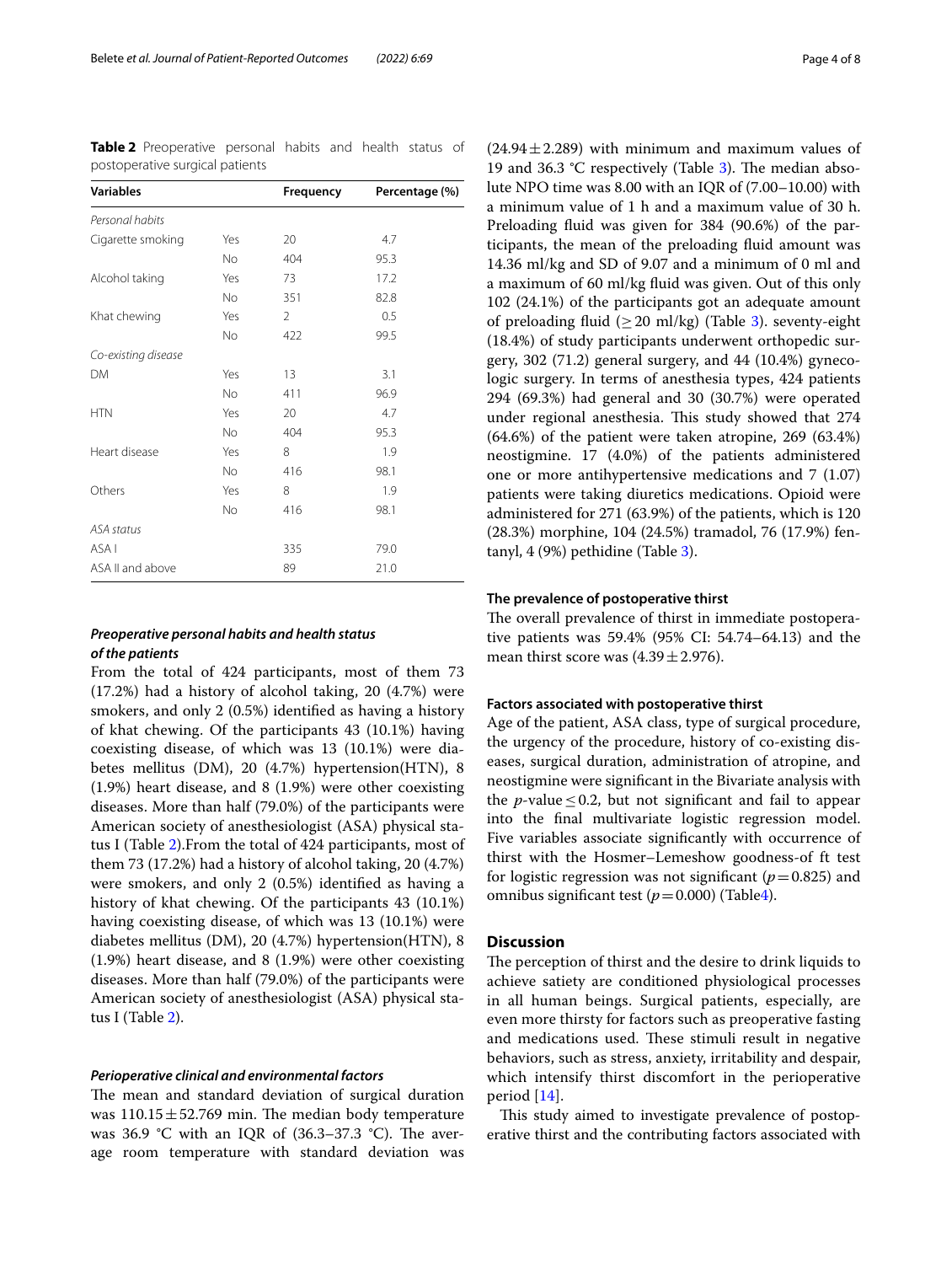<span id="page-4-0"></span>**Table 3** Perioperative environmental and clinical factors for postoperative surgical patients ( $N=424$ )

| <b>Variables</b>                 | Frequency | Percentage (%) |  |
|----------------------------------|-----------|----------------|--|
| Type of surgery                  |           |                |  |
| Orthopedic                       | 78        | 18.4           |  |
| General surgery                  | 302       | 71.2           |  |
| Gynecologic                      | 44        | 10.4           |  |
| Type of anesthesia               |           |                |  |
| General                          | 294       | 69.3           |  |
| Regional                         | 130       | 30.7           |  |
| Surgical duration                |           |                |  |
| Less than one hour               | 109       | 25.7           |  |
| One to two hours                 | 282       | 66.5           |  |
| Above three hours                | 33        | 7.8            |  |
| NPO hour                         |           |                |  |
| Un extended NPO duration         | 396       | 93.4           |  |
| Extended NPO duration            | 28        | 6.6            |  |
| Preload adequacy                 |           |                |  |
| Adequate preload 20 ml/kg        | 102       | 24.1           |  |
| In adequate preload < 20 ml/kg   | 322       | 75.4           |  |
| <b>Medications</b>               |           |                |  |
| Atropine (anticholinergic)       | 274       | 64.6           |  |
| Neostigmine (anticholinesterase) | 269       | 63.4           |  |
| Opioid                           | 271       | 63.9           |  |
| Antihypertensive                 | 17        | $\overline{4}$ |  |
| <b>Diuretics</b>                 | 7         | 1.7            |  |

it. Our study found that thirst occurs in more than half of post-surgical patients (59.4%)). The result of this study is considerably high as compared to a studies done in Eritrea with prevalence of postoperative thirst (27.7%) [[15](#page-7-2)] and Kenya  $(43.1\%)$  [\[16\]](#page-7-3). This discrepancy might be underestimation of the problem and the quality of PACU differ from country to country. Moreover, most of the time clinicians don't want to assess patients thirst. In the postoperative period, patients experience the most ruthless part of the thirst, after remaining fasting for excessively long periods, many times because of lack of knowledge of the surgical staf managing thirst in a safe manner in the perioperative period [\[17](#page-7-4)]. Even if we didn't study the level of knowledge of Anesthetists and nurses they took course in their curriculum during their study. The ignorance of the problem and not giving emphasis is the main thing for high prevalence of thirst. On the other hand, the prevalence of postoperative thirst was low in comparison with studies conducted in Brazil (78.73%) in 2019 [[2\]](#page-6-1) and  $(89.9%)$   $[4]$  $[4]$  $[4]$  in 2018. This difference could be attributed to a variation in the description of the problem and the techniques utilized to assess the prevalence of thirst.

A RCT study done in Iran conclude that inadequate fuid preloading was signifcantly associated with the

prevalence of postoperative thirst, in line to this the present study showed inadequate fuid preloading was more likely to cause postoperative thirst when compared to adequately preloaded patients [[10\]](#page-6-9). Studies showed that this may be due to the pre-loading efect of body hydration which suppresses the thirst center in the hypothalamus [[18](#page-7-5)].

The results of our study also showed that preoperative NPO time was signifcantly associated with the prevalence of postoperative thirst. An absolute preoperative NPO time≥of 15 h increases the likely hood of postoperative thirst by 13.8 times than NPO time <  $15$  h). This fnding is supported by a study from India, which shows NPO time greater than 15 h had a signifcant association with the increased prevalence of thirst  $[19]$  $[19]$ . The reason is that showed that the etiology of post-operative thirst is multifaceted and has not been yet completely elucidated. Among various pathophysiologic factors, preoperative fasting and perioperative fuid loss may lead to hyperosmolarity and hypovolemia [\[3](#page-6-2)]. Another study found that the length of fasting is associated with complications that afect the quality of the patients' postoperative recovery and nurses' work and should not permit the unnecessary extension of fasting  $[20]$  $[20]$ . This finding is supported by the fact that, as the duration of NPO increases, subjects' thirst receptors activate more and produce higher thirst intensity scores [\[21\]](#page-7-8) whereas the liquid diet enriched with carbohydrates in 2 h before surgical procedures may provide benefts such as decreased sensation of thirst. The reason for prolonged NPO times in our setup might be the number of schedule in a operation room is more than three patients and the anesthetists recommend NPO for all patient starting from the midnight, so that patient who wait for operation are at risk of prolonged NPO. And there is the institutionalized culture that advocates that fasting must be maintained at any cost in our set up. this culture is the same to the study done by Pierotti et al. [[17\]](#page-7-4). Those findings demonstrate that the protocols of preoperative preparation are not performed, which can intensify the discomforts resulting from fasting—such as the thirst [\[22](#page-7-9)].

Our study showed that types of anesthesia had been found signifcantly associated with the prevalence of postoperative thirst. Patients who received general anesthesia have more likelihood of postoperative thirst than those who take regional anesthesia. Our fnding was supported by studies done in India and Brazil [\[2](#page-6-1), [19\]](#page-7-6). Our study was supported by another study done in Taiwan which stated that general anesthesia was an independent signifcant risk factor for the likelihood of postoperative thirst [\[3](#page-6-2)].literatures justify the association might be due to the efect of the various anesthetic drugs, intubation, and a prolonged NPO time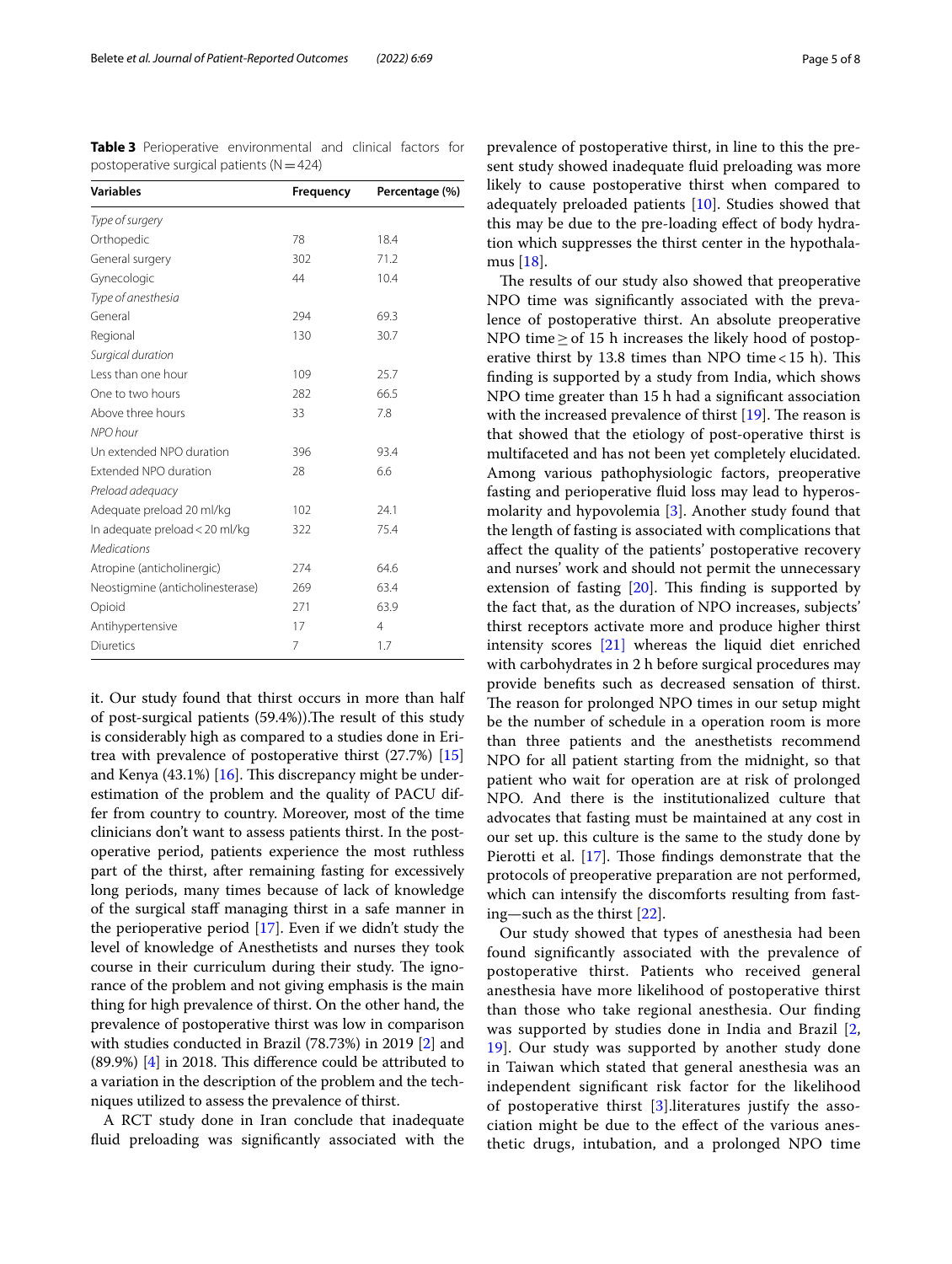# <span id="page-5-0"></span>**Table 4** Factors associated with prevalence of postoperative thirst at post anesthesia care unit

| Variable                                                                                                    | <b>Thirst</b> | No thirst   | COR (95% CI)           | AOR (95% CI)           | P-value |
|-------------------------------------------------------------------------------------------------------------|---------------|-------------|------------------------|------------------------|---------|
| Age (in years)                                                                                              |               |             |                        |                        |         |
| $18 - 40$                                                                                                   | 189 (61.4%)   | 119 (38.6%) | $1*$                   | $\mathbf{1}$           |         |
| $40 - 60$                                                                                                   | 49 (57.6%)    | 36 (42.4%)  | 1.929 (0.917-4.057)    | 2.066 (0.765-5.581)    | 0.152   |
| Above 60                                                                                                    | 14 (45.2%)    | 17 (54.8%)  | 1.653 (0.722-3.782)    | 1.383 (0.481-3.975)    | 0.548   |
| Classification                                                                                              |               |             |                        |                        |         |
|                                                                                                             | 193 (57.6%)   | 142 (42.4%) | $1*$                   | 1                      |         |
| II and above                                                                                                | 59 (66.3%)    | 30 (33.7%)  | 1.447 (0.886-2.362)    | 1.997 (0.898-4.442)    | 0.90    |
| Urgency                                                                                                     |               |             |                        |                        |         |
| Elective                                                                                                    | 90 (35.7%)    | 82 (47.7%)  | $1*$                   | $\mathbf{1}$           |         |
| Emergency                                                                                                   | 162 (64.3%)   | 90 (35.7%)  | 1.640 (1.105-2.434)    | 1.374 (0.809-2.335)    | 0.240   |
| NPO time class                                                                                              |               |             |                        |                        |         |
| $<$ 15 $h$                                                                                                  | 227 (57.3%)   | 169 (12.7%) | $1*$                   | $\mathbf{1}$           |         |
| $\geq$ 15 h                                                                                                 | 25 (89.3%)    | 3 (10.7%)   | 6.204 (1.843-20.889)   | 13.80 (2.93-65.37)     | 0.001   |
| Fluid preloading                                                                                            |               |             |                        |                        |         |
| <20 ml/kg                                                                                                   | 205 (63.7%)   | 117 (36.3%) | 2.050 (1.306-3.218)    | 2.137 (1.26-3.62)      | 0.006   |
| $\geq$ 20 ml/kg                                                                                             | 47 (46.1%)    | 55 (53.9%)  | $1*$                   | $\mathbf{1}$           |         |
| Co-existing disease                                                                                         |               |             |                        |                        |         |
| Yes                                                                                                         | 31 (72.1%)    | 12 (27.9%)  | 1.870 (0.932-3.754)    | 1.625 (0.598-4.417)    | 0.342   |
| No                                                                                                          | 221 (58.0%)   | 160 (42.0%) | $1*$                   | 1                      |         |
| Anesthetic technique                                                                                        |               |             |                        |                        |         |
| General                                                                                                     | 198 (67.3%)   | 96 (32.7%)  | 2.903 (1.897-4.443)    | $3.90(3.56 - 11.25)$   | 0.007   |
| Regional                                                                                                    | 54 (41.5%)    | 76 (58.5%)  | $1*$                   | 1                      |         |
| Atropine                                                                                                    |               |             |                        |                        |         |
| Yes                                                                                                         | 186 (67.9%)   | 88 (32.1%)  | 2.690 (1.785-4.054)    | $1.613(0.515 - 5.057)$ | 0.412   |
| No                                                                                                          | 66 (44.0%)    | 84 (56.0%)  | $1*$                   | 1                      |         |
| Neostigmine                                                                                                 |               |             |                        |                        |         |
| Yes                                                                                                         | 182 (67.7%)   | 87 (32.3%)  | 2.540 (1.692-3.815)    | 0.594 (00.172-2.049)   | 0.410   |
| No                                                                                                          | 70 (45.2%)    | 85 (54.8%)  | $1*$                   | 1                      |         |
| Type of surgery                                                                                             |               |             |                        |                        |         |
| Orthopedic                                                                                                  | 36 (46.2%)    | 42 (53.8%)  | $1*$                   | 1                      |         |
| General                                                                                                     | 190 (62.9%)   | 112 (37.1%) | 1.979 (1.197-3.272)    | $0.848(0.411 - 1.750)$ | 0.656   |
| Gynecologic                                                                                                 | 26 (59.1%)    | 18 (40.9%)  | 1.685 (0.978-3.560)    | 1.512 (0.569-4.020)    | 0.408   |
| Surgical duration                                                                                           |               |             |                        |                        |         |
| <one hour<="" td=""><td>64 (58.7%)</td><td>45 (41.3%)</td><td><math>1*</math></td><td>1</td><td></td></one> | 64 (58.7%)    | 45 (41.3%)  | $1*$                   | 1                      |         |
| $2-3h$                                                                                                      | 164 (58.2%)   | 118 (41.8%) | 0.977 (0.624-1.531)    | $0.886(0.506 - 1.551)$ | 0.671   |
| >3 h                                                                                                        | 24 (72.7%)    | 9 (27.3%)   | 1.875 (0.797–4.412)    | 1.933 (0.674–5.542)    | 0.220   |
| Room temperature                                                                                            |               |             |                        |                        |         |
| Normal                                                                                                      | 17 (60.7%)    | 11 (39.3%)  | $1*$                   | 1                      |         |
| Low                                                                                                         | 3 (20.0%)     | 12 (80.0%)  | $0.162(0.37 - 0.707)$  | $0.16(0.37 - 0.70)$    | 0.002   |
| High                                                                                                        | 232 (60.9%)   | 149 (39.1%) | $1.004(0.459 - 2.211)$ | $0.635(0.25 - 1.61)$   | 0.337   |
| Body temperature                                                                                            |               |             |                        |                        |         |
| Normal                                                                                                      | 113 (55.7%)   | 90 (44.3%)  | $1*$                   | 1                      |         |
| Hypothermia                                                                                                 | 49 (40.2%)    | 73 (59.8%)  | 1.871 (1.186-2.950)    | $0.620(0.373 - 1.030)$ | 0.065   |
| Hyperthermia                                                                                                | 90 (90.9%)    | $9(9.1\%)$  | 14.898 (6.864-32.33)   | 8.07 (3.63-17.96)      | 0.000   |

*COR* Crude odd ration, *AOR* Adjusted odd ratio, *CI* confdence interval

\*Signifcant association from bivariate analysis, *p*-value<0.05 taken as signifcant association from multivariate analysis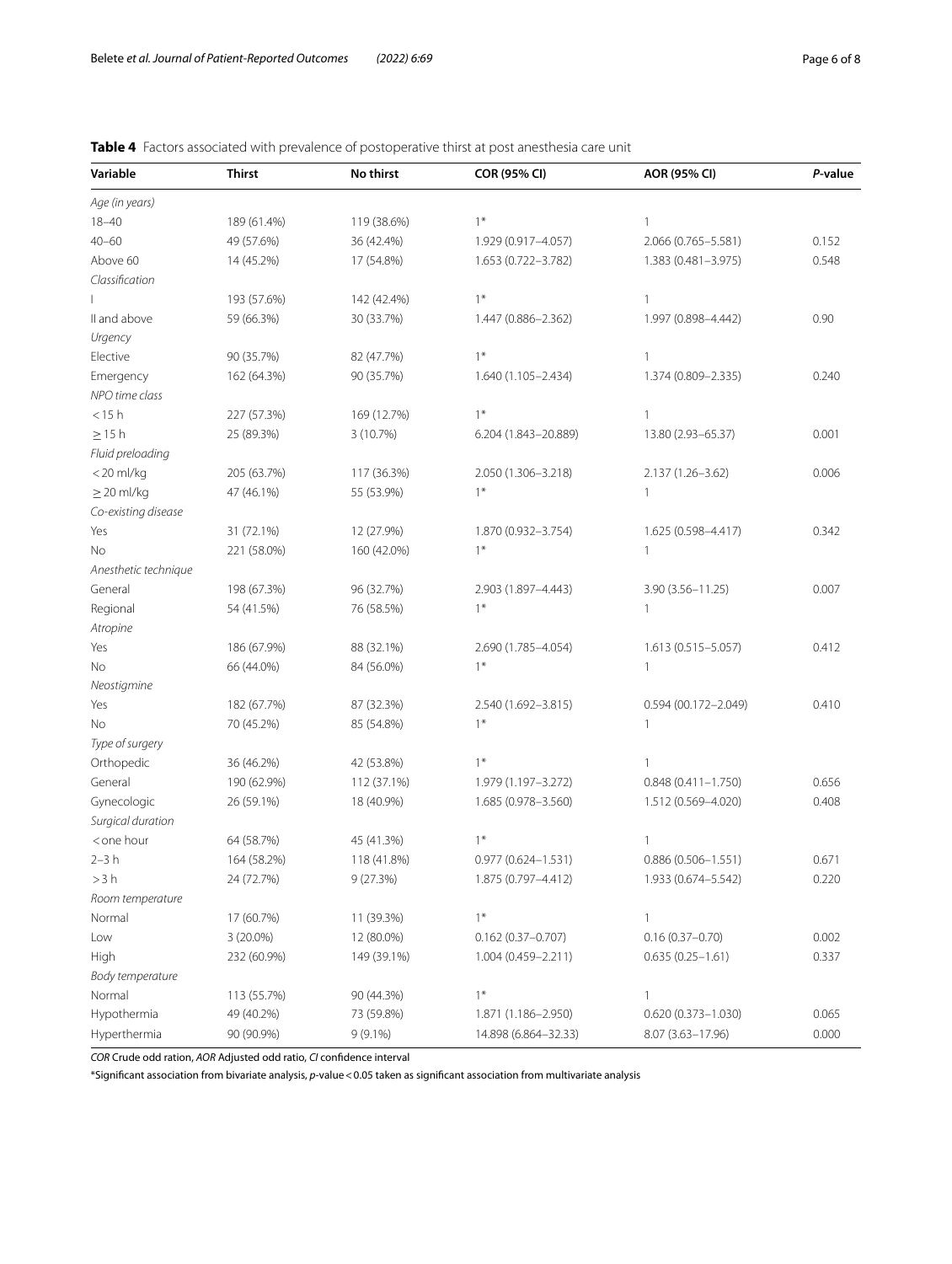for general anesthesia subjects  $[19]$  $[19]$ . These factors contribute to the occurrence of biochemical and hormonal reactions, thus triggering thirst [[17\]](#page-7-4). Concerning the length of anesthesia and surgical procedure, there was no signifcant association between prevalence of thirst and length of the procedure, type of procedure as well as length of anesthesia.

The result of the present study also showed that body temperature had a signifcant association with the prevalence of postoperative thirst. Hyperthermia  $(>37.5 \text{ °C})$ had more likely to cause thirst in postoperative patients than body temperature less than  $37.5$  °C. This could be due to explained by that hyperthermia increase metabolism which in turn increase thirst. This sensitizes neurons responsible for integrating temperature and water balance sensations [\[23](#page-7-10)].

The study done in Taiwan found that low room temperature was protective for the prevalence of thirst, similarly our study showed that low room temperature<20 °C was a protective factor for the prevalence of thirst in comparison with room temperature  $\geq$  20 °C [[3\]](#page-6-2). This could be due to a diminished thirst response in cold weather, which occurs when human blood vessels constrict to prevent blood from fowing easily to the extremities when the environment is cold pulling more blood to its core, the body can conserve heat [\[24\]](#page-7-11).

#### **Conclusion**

The prevalence of postoperative thirst is high in University of Gondar comprehensive specialized hospital. Body temperature>37.5 °C, NPO time>15 h, fuid preloading<20 ml/kg, and general anesthesia associated signifcantly with prevalence postoperative thirst.

#### **Limitation of the study**

The limitation of the present study was it includes only one institution and it was conducted at small sample size.

#### **Recommendations**

We recommend keeping the patients' body temperature in the normal range and preloading with adequate fuid (20 ml/kg). Furthermore, we advise against a prolonged NPO times. We also recommend to scholars to conduct high-level, multi-center ongoing research as postoperative thirst is a very common problem with a lot to discover.

#### **Acknowledgements**

We would like to give credit to study participants, the University of Gondar and facilitators for their unreserved cooperation in the process of this study.

#### **Author contributions**

KG Conceptualization, methodology, formal analysis, investigation, resources, data curation, writing—original manuscript draft, writing—review and

editing, visualization, supervision, project administration. HE, SA, MM took part in methodology, formal analysis, investigation, writing review and editing, visualization. All authors read and approved the fnal manuscript.

#### **Funding**

No funding was received.

#### **Availability of data and materials**

The data generated and analyzed will be available on a reasonable request from the corresponding author.

#### **Declarations**

#### **Ethics approval and consent to participate**

This study was approved by the Ethics Committee of University of Gondar Comprehensive Specialized Hospital and was performed in accordance with the Helsinki Declaration of 1964 and later amendments. Informed written consent was obtained from each study subject after clear explanation about the objectives and purposes of the study. Participants were informed of their right to refuse to participate in the study at any time. Confdentiality was ensured by avoiding personal identifcation on questionnaires and by keeping the questionnaires locked. Ref/106/06/2021.

#### **Consent for publication**

Not applicable.

#### **Competing interests**

There is no confict of interest among the participants of the study.

#### **Author details**

<sup>1</sup> Department of Anesthesia, College of Health Sciences, Debre Tabor University, Debre Tabor, Ethiopia. <sup>2</sup> Department of Anesthesia, College of Medicine and Health Sciences, University of Gondar, Gondar, Ethiopia.

Received: 6 January 2022 Accepted: 3 June 2022<br>Published online: 18 June 2022

#### **References**

- <span id="page-6-0"></span>da Silva LCJR, Aroni P, Fonseca LF (2016) Tenho sede! Vivência do paciente cirúrgico no período perioperatório. Rev SOBECC 21(2):75
- <span id="page-6-1"></span>2. de Nascimento LA, Nakaya TG, Conchon MF, Garcia AKA, Pierotti I, Serato VM et al (2019) Prevalência, intensidade e desconforto da sede no paciente cirúrgico no pós-operatório imediato. Rev SOBECC 24(2):85–90
- <span id="page-6-2"></span>3. Lee CW, Liu ST, Cheng YJ, Chiu CT, Hsu YF, Chao A (2020) Prevalence, risk factors, and optimized management of moderate-to-severe thirst in the post-anesthesia care unit. Sci Rep 10(1):1–10
- <span id="page-6-3"></span>4. Pierotti I, Fracarolli IFL, Fonseca LF, Aroni P (2018) Evaluation of the intensity and discomfort of perioperative thirst. Esc Anna Nery 22(3):1–7
- <span id="page-6-4"></span>5. Conchon MF (2014) Perioperative thirst: an analysis from the perspective of the symptom management theory. Rev Esc Enferm USP 49(1):120–126
- <span id="page-6-5"></span>6. Xiaolan W (2018) The efect of nursing intervention of postoperative thirst in patients after laparoscopic cholecystectomy. Am J Nurs Sci 7(3):106
- <span id="page-6-6"></span>7. Nascimento LAD, Garcia AKA, Conchon MF, Aroni P, Pierotti I, Martins PR, Fonseca LF (2020) Advances in the management of perioperative patients' thirst. AORN J 111(2):165–179
- <span id="page-6-7"></span>8. Brosnan J, Nagy VT (1946) Perioperative thirst: a patient perspective. J Perianesth Nurs 13(4):225–228
- <span id="page-6-8"></span>9. Clinic M, Network N (2016) Dehydration can lead to serious complications. pp 1–2
- <span id="page-6-9"></span>10. Chohedri AH, Matin M, Khosravi A (2006) The impact of operative fuids on the prevention of postoperative anesthetic complications in ambulatory surgery: high dose vs low dose. Middle East J Anesthesiol 18(6):1147–1156
- <span id="page-6-10"></span>11. Porth CM, Erickson M (1992) Physiology of thirst and drinking: implication for nursing practice. Heart Lung 21(3):273–282
- <span id="page-6-11"></span>12. Daniela L, Oliveira DL, Ribeiro C, De Farias L (2020) Evaluation of thirst dimensions 25(2):99–104